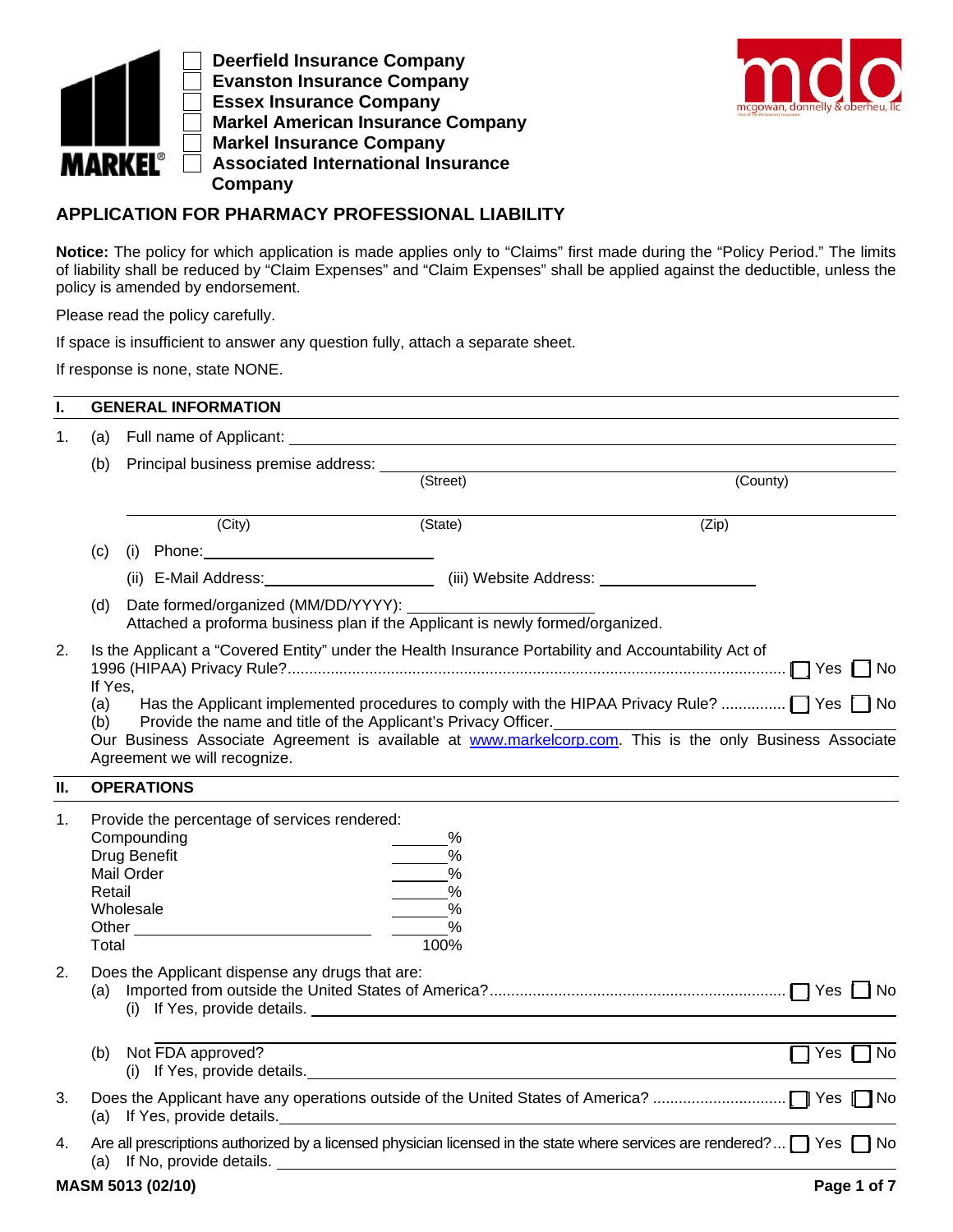5. Complete the following for each of the Applicant's locations. Name Address Address 26 Ownership Description of Operations 6. Is the Applicant in compliance with all local, state and federal laws that govern the manufacture, control, dispensing and distribution of prescription drugs? .................................................................................... [ ] Yes [ ] No (a) If No, provide details. 7. Number of prescriptions filled during the last twelve (12) months: 8. Annual Gross Receipts: Last 12 Months Next 12 Months Prescription Sales:  $$$ Sundries Sales:  $$$ Medical Equipment Sales:  $$$ Medical Equipment Rental:  $\qquad \qquad \text{\$}$ In Home Therapy:  $$$ Other: \$ \$ TOTAL:  $\qquad \qquad \, \text{S} \qquad \qquad \, \text{S}$ **III. LICENSE INFORMATION** 1. Provide the following information for all states in which the Applicant operates: State License No. Effective Date Expiration Date Active (Yes/No) 2. Federal DEA License No. and status: **IV. PROFESSIONAL SERVICES**  1. Does the Applicant: (a) Provide mail order services? ........................................................................................................... [ ] Yes [ ] No (i) If Yes, provide details of safety controls used to assure a licensed physician has authorized prescriptions. (b) Provide Pharmacy Benefit Management services, including, formulary management and design, medical necessity review, credentialing review, pharmacy data and supporting services? ......................... [ ] Yes [ ] No (i) If Yes, attach a list of the Applicant's five (5) largest clients and provide a copy of a sample contract. (c) Compound in bulk, manufacture or wholesale drugs or products? ................................................. [ ] Yes [ ] No (i) If Yes, are active ingredients purchased from chemical factories that are registered with the FDA? ........................................................................................................................................ [ ] Yes [ ] No (d) Provide specialized pharmacy services such as nuclear or veterinarian services?  $\Box$  Yes  $\Box$  Yes  $\Box$  No (i) If Yes, provide details. 2. Does the Applicant provide services to the following: (a) Correctional Facility ......................................................................................................................... [ ] Yes [ ] No (b) Hospital ............................................................................................................................................ [ ] Yes [ ] No (c) Long Term Care Facility .................................................................................................................. [ ] Yes [ ] No (d) If any of the above is Yes, provide a copy of a sample contract for each Yes answer. 3. Does the Applicant grow, blend or prepare for use medical marijuana and/or herbal medicinal remedies?.. in Yes in No If Yes, attach a completed Supplement for Medical Marijuana Dispensing.

4. Is the Applicant a member of Institute for Safe Medication Practices (ISMP)? ....................................... [ ] Yes [ ] No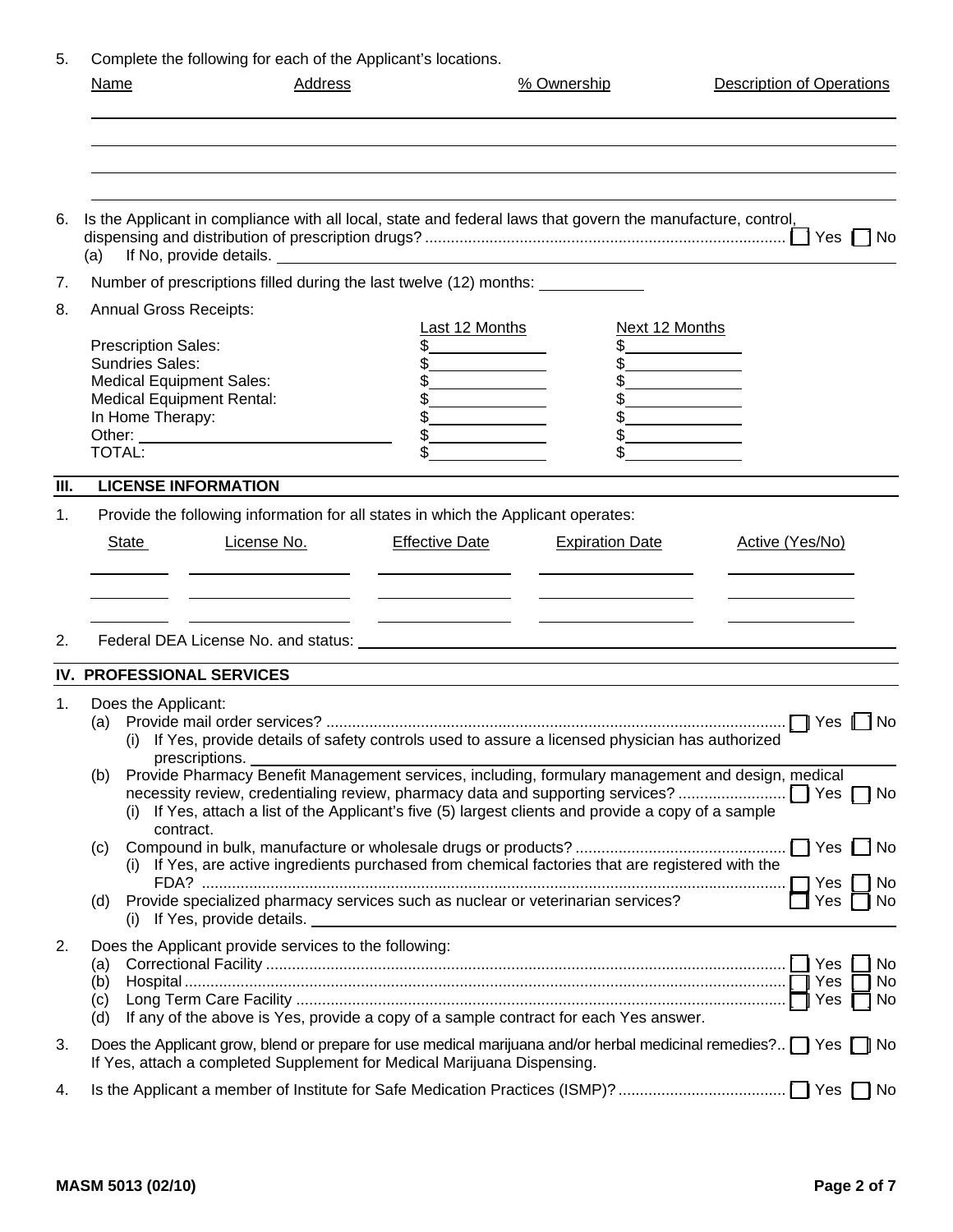5. Provide the types of medical supplies and/or equipment that the Applicants sells, leases or repairs for others:

| <b>Type</b>  | <b>Estimated Annual Receipts</b> |                          |  |
|--------------|----------------------------------|--------------------------|--|
|              | <b>Last 12 Months</b>            | <b>Current 12 Months</b> |  |
|              |                                  |                          |  |
|              |                                  |                          |  |
|              |                                  |                          |  |
|              |                                  |                          |  |
|              |                                  |                          |  |
|              |                                  |                          |  |
|              |                                  |                          |  |
|              |                                  |                          |  |
| <b>CTACE</b> |                                  |                          |  |

|    | V. STAFF                                                                                                                                                    |                                                                                                                                                                                                                                      |  |  |  |  |  |  |
|----|-------------------------------------------------------------------------------------------------------------------------------------------------------------|--------------------------------------------------------------------------------------------------------------------------------------------------------------------------------------------------------------------------------------|--|--|--|--|--|--|
| 1. |                                                                                                                                                             | Total number of professional employees employed by the Applicant:                                                                                                                                                                    |  |  |  |  |  |  |
| 2. | (a)                                                                                                                                                         | Provide the number of persons employed by the Applicant for each of the following:                                                                                                                                                   |  |  |  |  |  |  |
|    |                                                                                                                                                             | Pharmacists<br><b>National Pharmacy Technicians</b>                                                                                                                                                                                  |  |  |  |  |  |  |
|    |                                                                                                                                                             | <b>Example 2</b> Pharmacy Technicians<br><b>Example RNs</b>                                                                                                                                                                          |  |  |  |  |  |  |
|    |                                                                                                                                                             | <b>Respiratory Therapists</b>                                                                                                                                                                                                        |  |  |  |  |  |  |
|    | (b)                                                                                                                                                         | Are the above individuals:<br>a. If No, provide details.<br>(ii) Any licensed or authorized in accordance with applicable state law to document medical                                                                              |  |  |  |  |  |  |
|    |                                                                                                                                                             | No                                                                                                                                                                                                                                   |  |  |  |  |  |  |
| 3. |                                                                                                                                                             | No<br>If Yes,                                                                                                                                                                                                                        |  |  |  |  |  |  |
|    | Provide an explanation of responsibilities and a description of the Applicant's relationship to the<br>(a)<br>organization which employs these individuals. |                                                                                                                                                                                                                                      |  |  |  |  |  |  |
|    | (b)                                                                                                                                                         | Does the Applicant require all contracted staff to carry their own Professional Liability<br>If Yes,                                                                                                                                 |  |  |  |  |  |  |
|    |                                                                                                                                                             | <b>VI. RISK MANAGEMENT</b>                                                                                                                                                                                                           |  |  |  |  |  |  |
| 1. |                                                                                                                                                             | Are telephone orders only taken by a pharmacist from authorized professional staff and repeated back                                                                                                                                 |  |  |  |  |  |  |
| 2. | (a)                                                                                                                                                         | Are products with known look-alike drug names stored separately and not alphabetically?  I Yes no                                                                                                                                    |  |  |  |  |  |  |
|    | (b)                                                                                                                                                         | Are special alerts built into the system concerning problematic or look-alike drug names,                                                                                                                                            |  |  |  |  |  |  |
|    | (c)                                                                                                                                                         | What safety controls are in place to address problematic or look-alike drug names, packaging<br>or labeling?<br><u> 1989 - Jan Samuel Barbara, martin da shekarar 1980 - An tsara tsara tsara tsara tsara tsara tsara tsara tsar</u> |  |  |  |  |  |  |
| 3. |                                                                                                                                                             | Does the Applicant have access to drug information (i.e., Drug Facts and Comparisons,                                                                                                                                                |  |  |  |  |  |  |
| 4. |                                                                                                                                                             |                                                                                                                                                                                                                                      |  |  |  |  |  |  |
| 5. |                                                                                                                                                             | How does the Applicant detect drug contraindications, interactions, duplications against medical history and other<br>prescribed drugs?                                                                                              |  |  |  |  |  |  |
| 6. |                                                                                                                                                             | What criteria are established (i.e. targeted high-alert drugs, patient population) to trigger required medication<br>counseling (i.e. alert tag)?                                                                                    |  |  |  |  |  |  |
| 7. |                                                                                                                                                             | No                                                                                                                                                                                                                                   |  |  |  |  |  |  |
| 8. | If Yes,                                                                                                                                                     |                                                                                                                                                                                                                                      |  |  |  |  |  |  |

(a) What safety controls are in place to assure prescriptions are prescribed by a licensed physician?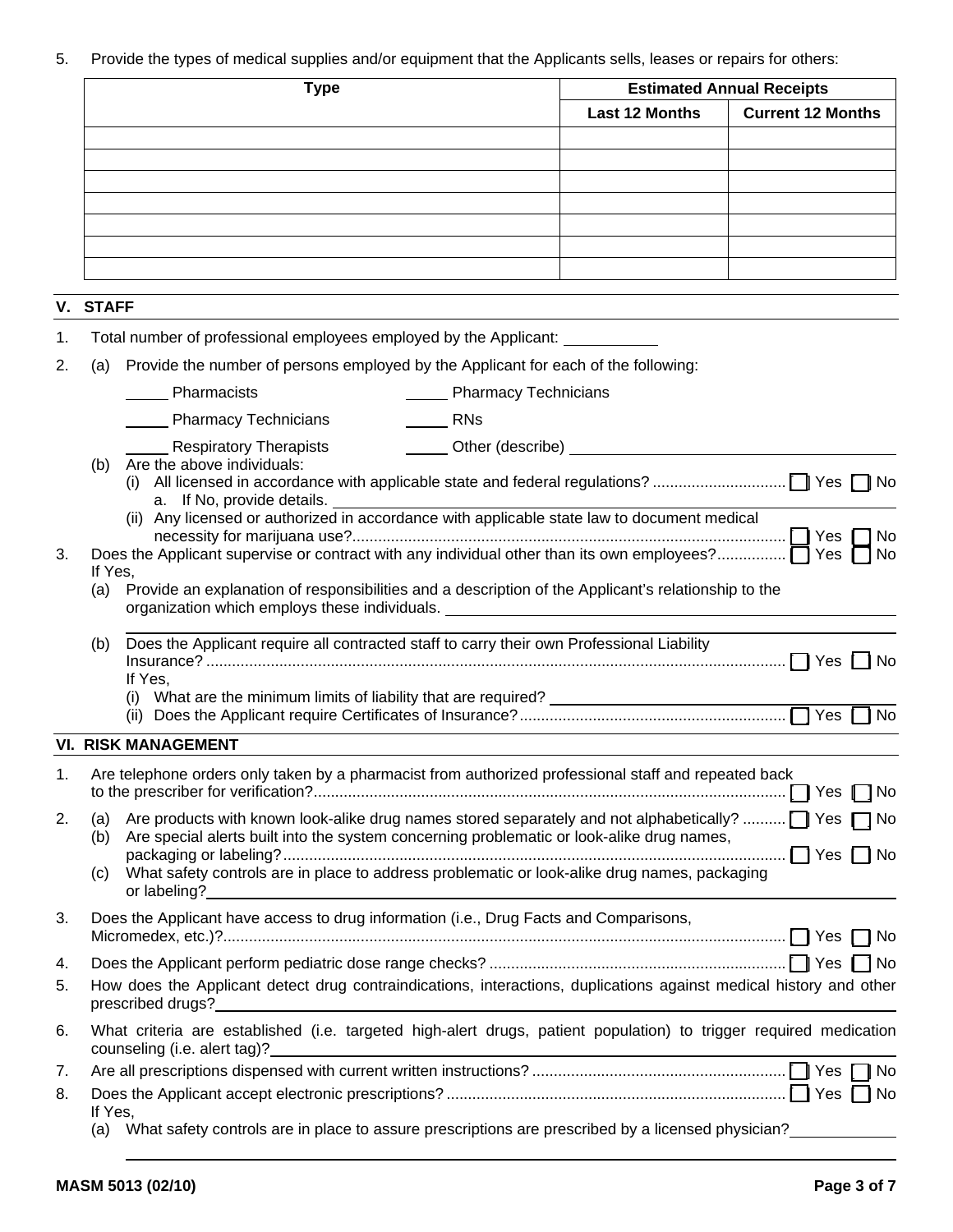|          | Has the Applicant or any principal, partner, owner, officer, director, employee, manager or managing                                                                                                            |                                                                                                   |           |         |                                                                                                |                                                                                                                                                                                                                                                     |                         |  |  |
|----------|-----------------------------------------------------------------------------------------------------------------------------------------------------------------------------------------------------------------|---------------------------------------------------------------------------------------------------|-----------|---------|------------------------------------------------------------------------------------------------|-----------------------------------------------------------------------------------------------------------------------------------------------------------------------------------------------------------------------------------------------------|-------------------------|--|--|
|          | member of the Applicant or any person(s) or organization(s) proposed for this insurance or any<br>predecessor, subsidiary or affiliated organization ever:                                                      |                                                                                                   |           |         |                                                                                                |                                                                                                                                                                                                                                                     |                         |  |  |
|          |                                                                                                                                                                                                                 |                                                                                                   |           |         | (a) Been the subject of disciplinary or investigatory proceedings or reprimand by a licensing, |                                                                                                                                                                                                                                                     |                         |  |  |
|          |                                                                                                                                                                                                                 |                                                                                                   |           |         |                                                                                                |                                                                                                                                                                                                                                                     |                         |  |  |
|          |                                                                                                                                                                                                                 |                                                                                                   |           |         |                                                                                                | (i) If Yes, provide details.                                                                                                                                                                                                                        |                         |  |  |
|          | (b)                                                                                                                                                                                                             |                                                                                                   |           |         | Been convicted for an act committed in violation of any law or ordinance including traffic     |                                                                                                                                                                                                                                                     |                         |  |  |
|          |                                                                                                                                                                                                                 | (i)                                                                                               |           |         |                                                                                                | If Yes, provide details. Letter and the set of the set of the set of the set of the set of the set of the set of the set of the set of the set of the set of the set of the set of the set of the set of the set of the set of                      |                         |  |  |
|          | (C)                                                                                                                                                                                                             |                                                                                                   |           |         |                                                                                                | Been evaluated or treated for alcoholism or drug addiction or mental or emotional disorders? TYes TNo                                                                                                                                               |                         |  |  |
|          | (d)                                                                                                                                                                                                             |                                                                                                   |           |         |                                                                                                | Had any professional license or license to prescribe or dispense narcotics denied, limited,                                                                                                                                                         |                         |  |  |
|          |                                                                                                                                                                                                                 |                                                                                                   |           |         |                                                                                                | refused, suspended, revoked, renewal refused or accepted only on special terms or voluntarily                                                                                                                                                       |                         |  |  |
|          |                                                                                                                                                                                                                 |                                                                                                   |           |         | (i) If Yes, provide details.                                                                   |                                                                                                                                                                                                                                                     |                         |  |  |
| 2.       |                                                                                                                                                                                                                 |                                                                                                   |           |         |                                                                                                | Has any claim or suit for malpractice ever been made against the Applicant, or any principal, partner,                                                                                                                                              |                         |  |  |
|          |                                                                                                                                                                                                                 | owner, officer, director, employee, volunteer worker, manager or managing member of the Applicant |           |         |                                                                                                |                                                                                                                                                                                                                                                     |                         |  |  |
|          | or any person(s) or organization(s) proposed for this insurance or any predecessor, subsidiary<br>$\Box$ Yes $\Box$ No                                                                                          |                                                                                                   |           |         |                                                                                                |                                                                                                                                                                                                                                                     |                         |  |  |
|          | (a) If Yes, how many?                                                                                                                                                                                           |                                                                                                   |           |         |                                                                                                |                                                                                                                                                                                                                                                     |                         |  |  |
|          | (b) If Yes, provide five (5) years of currently valued Professional Liability Insurance claim runs from current and<br>prior insurers or complete a Supplemental Claim Information form (SM6236) for each claim |                                                                                                   |           |         |                                                                                                |                                                                                                                                                                                                                                                     |                         |  |  |
| 3.       |                                                                                                                                                                                                                 |                                                                                                   |           |         | Is the Applicant and/or any principal, partner, owner, officer, director, employee, manager or | managing member thereof or any person(s) or organization(s) proposed for this insurance aware of any<br>act, error, omission, fact, circumstance, situation, incident or allegation of negligence or wrongdoing, or<br>(a) If Yes, provide details. |                         |  |  |
|          |                                                                                                                                                                                                                 |                                                                                                   |           |         |                                                                                                | Has any application for similar insurance made on behalf of the Applicant and/or any principal,                                                                                                                                                     |                         |  |  |
|          | (a)                                                                                                                                                                                                             | If Yes, provide details.                                                                          |           |         |                                                                                                | partner, owner, officer, director, employee, manager or managing member thereof or any predecessor,                                                                                                                                                 |                         |  |  |
|          |                                                                                                                                                                                                                 | If None, check here.                                                                              |           |         |                                                                                                | List prior Professional Liability Insurance for each of the last five (5) years, including the current year:                                                                                                                                        |                         |  |  |
|          |                                                                                                                                                                                                                 |                                                                                                   | Limits of |         |                                                                                                | Claims Made or                                                                                                                                                                                                                                      |                         |  |  |
|          |                                                                                                                                                                                                                 | Ins Company                                                                                       | Liability | Premium | Eff./Exp. Dates                                                                                | Occurrence Form                                                                                                                                                                                                                                     | <b>Retroactive Date</b> |  |  |
| 4.<br>5. |                                                                                                                                                                                                                 |                                                                                                   |           |         |                                                                                                |                                                                                                                                                                                                                                                     |                         |  |  |
|          |                                                                                                                                                                                                                 |                                                                                                   |           |         |                                                                                                |                                                                                                                                                                                                                                                     |                         |  |  |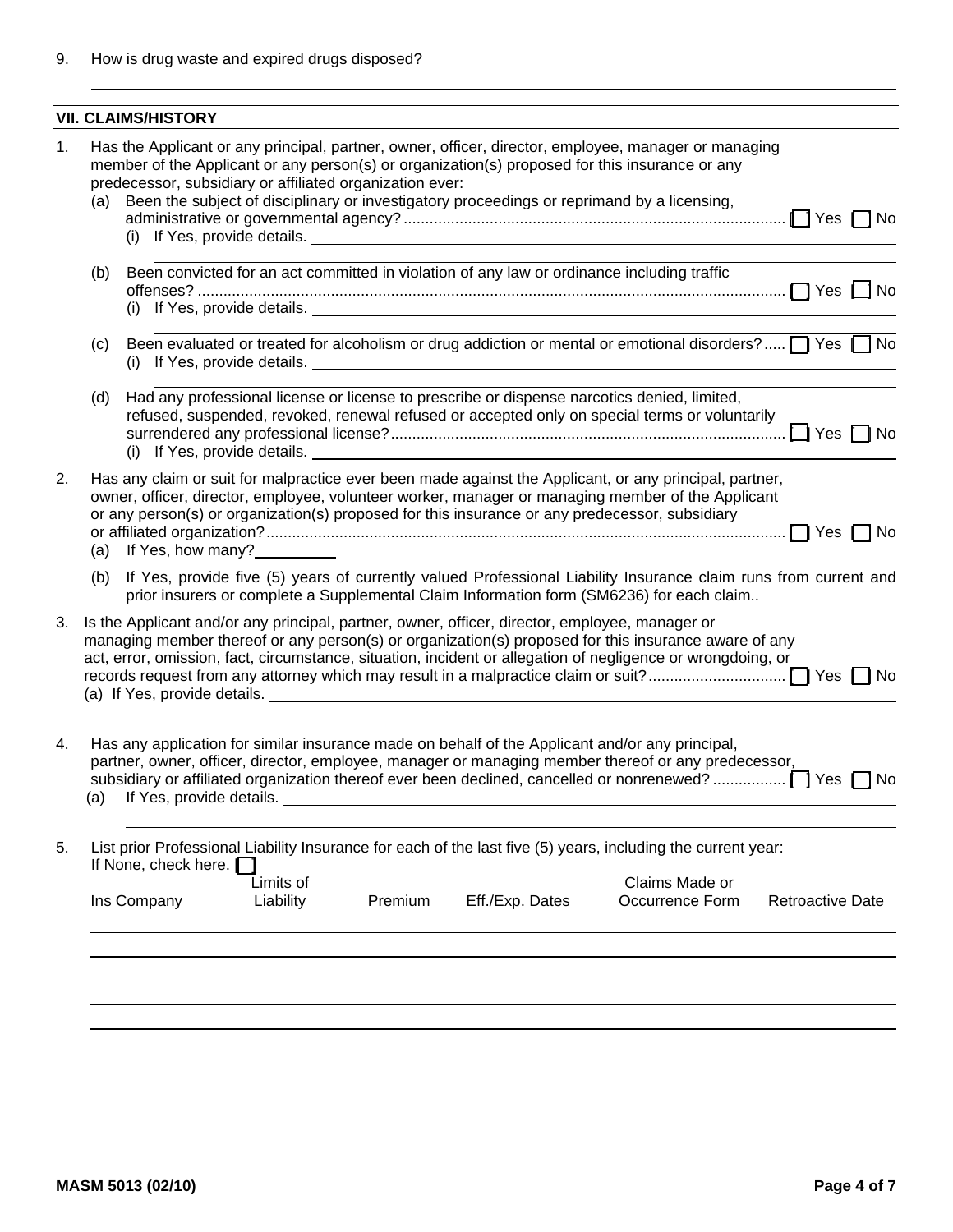| 6. | List prior General Liability Insurance for each of the last five (5) years, including the current year:<br>Claims Made or<br>Limits of                                 |                                                                                           |         |                         |  |                                                                                                      |                                |  |  |  |
|----|------------------------------------------------------------------------------------------------------------------------------------------------------------------------|-------------------------------------------------------------------------------------------|---------|-------------------------|--|------------------------------------------------------------------------------------------------------|--------------------------------|--|--|--|
|    | Ins Company                                                                                                                                                            | Liability                                                                                 | Premium | Eff./Exp. Dates         |  | Occurrence Form                                                                                      | <b>Retroactive Date</b>        |  |  |  |
|    |                                                                                                                                                                        |                                                                                           |         |                         |  |                                                                                                      |                                |  |  |  |
|    |                                                                                                                                                                        |                                                                                           |         |                         |  |                                                                                                      |                                |  |  |  |
|    |                                                                                                                                                                        |                                                                                           |         |                         |  |                                                                                                      |                                |  |  |  |
|    |                                                                                                                                                                        |                                                                                           |         |                         |  |                                                                                                      |                                |  |  |  |
|    | VIII. GENERAL LIABILITY (To be completed by the Applicant if applying for General Liability.)                                                                          |                                                                                           |         |                         |  |                                                                                                      |                                |  |  |  |
| 1. | Complete the following for each of the Applicant's facilities:                                                                                                         |                                                                                           |         |                         |  | Does the Applicant                                                                                   | Is There an                    |  |  |  |
|    | Location Name of<br>Number Facility                                                                                                                                    | <b>Address of Facility</b><br><u> 1989 - Johann Stoff, Amerikaansk politiker († 1908)</u> |         | Description<br>(Yes/No) |  | Maintain a Garage?<br>(Yes/No)                                                                       | Adjacent Exposure?             |  |  |  |
|    | $\overline{2}$                                                                                                                                                         |                                                                                           |         |                         |  |                                                                                                      |                                |  |  |  |
|    | 3                                                                                                                                                                      |                                                                                           |         |                         |  |                                                                                                      |                                |  |  |  |
|    | 4                                                                                                                                                                      |                                                                                           |         |                         |  |                                                                                                      |                                |  |  |  |
| 2. | Complete the following for each of the Applicant's locations:                                                                                                          |                                                                                           |         |                         |  |                                                                                                      |                                |  |  |  |
|    |                                                                                                                                                                        | Location 1                                                                                |         | Location 2              |  | Location 3                                                                                           | Location 4                     |  |  |  |
|    | Square Footage*                                                                                                                                                        |                                                                                           |         |                         |  |                                                                                                      |                                |  |  |  |
|    | <b>Year Built</b>                                                                                                                                                      |                                                                                           |         |                         |  |                                                                                                      |                                |  |  |  |
|    | Year Remodeled                                                                                                                                                         |                                                                                           |         |                         |  |                                                                                                      |                                |  |  |  |
|    | <b>Number of Stories</b><br><b>Type of Construction</b><br>(frame, brick, concrete)<br>Percentage of Building<br>Occupied by Applicant<br>Other occupants?<br>(Yes/No) |                                                                                           |         |                         |  |                                                                                                      |                                |  |  |  |
|    | *Include square footage of parking facilities if owned or rented by the Applicant.                                                                                     |                                                                                           |         |                         |  |                                                                                                      |                                |  |  |  |
| 3. | Are all of the Applicant's locations equipped with:<br>No<br>II Yes<br>(a)<br>Yes<br>No<br>(b)<br>¶ Yes<br>No<br>(c)<br>Emergency electrical system?                   |                                                                                           |         |                         |  |                                                                                                      |                                |  |  |  |
|    | (d)<br>Heat sensors?<br>(e)<br>Fire escape(s)?<br>(f)<br>Posted emergency evacuation procedures?<br>(g)<br>Properly maintained fire extinguishers?<br>(h)              | Yes<br>No<br>Yes<br>No<br>Yes<br>No<br>Yes<br>No<br>Yes<br>No                             |         |                         |  |                                                                                                      |                                |  |  |  |
|    | If any of the above are answered No, provide details by attachment.                                                                                                    |                                                                                           |         |                         |  |                                                                                                      |                                |  |  |  |
| 4. | If Yes, attach a copy of the written safety program.                                                                                                                   |                                                                                           |         |                         |  |                                                                                                      |                                |  |  |  |
| 5. |                                                                                                                                                                        |                                                                                           |         |                         |  |                                                                                                      |                                |  |  |  |
| 6. | Do any of the Applicant's locations have any:                                                                                                                          |                                                                                           |         |                         |  |                                                                                                      |                                |  |  |  |
|    | (a)<br>(b)<br>(c)                                                                                                                                                      |                                                                                           |         |                         |  |                                                                                                      | l No<br>Yes<br>No<br>Yes<br>No |  |  |  |
| 7. |                                                                                                                                                                        |                                                                                           |         |                         |  | Do any of the Applicant's operations involve storing, treating, discharging, applying, disposing, or | No                             |  |  |  |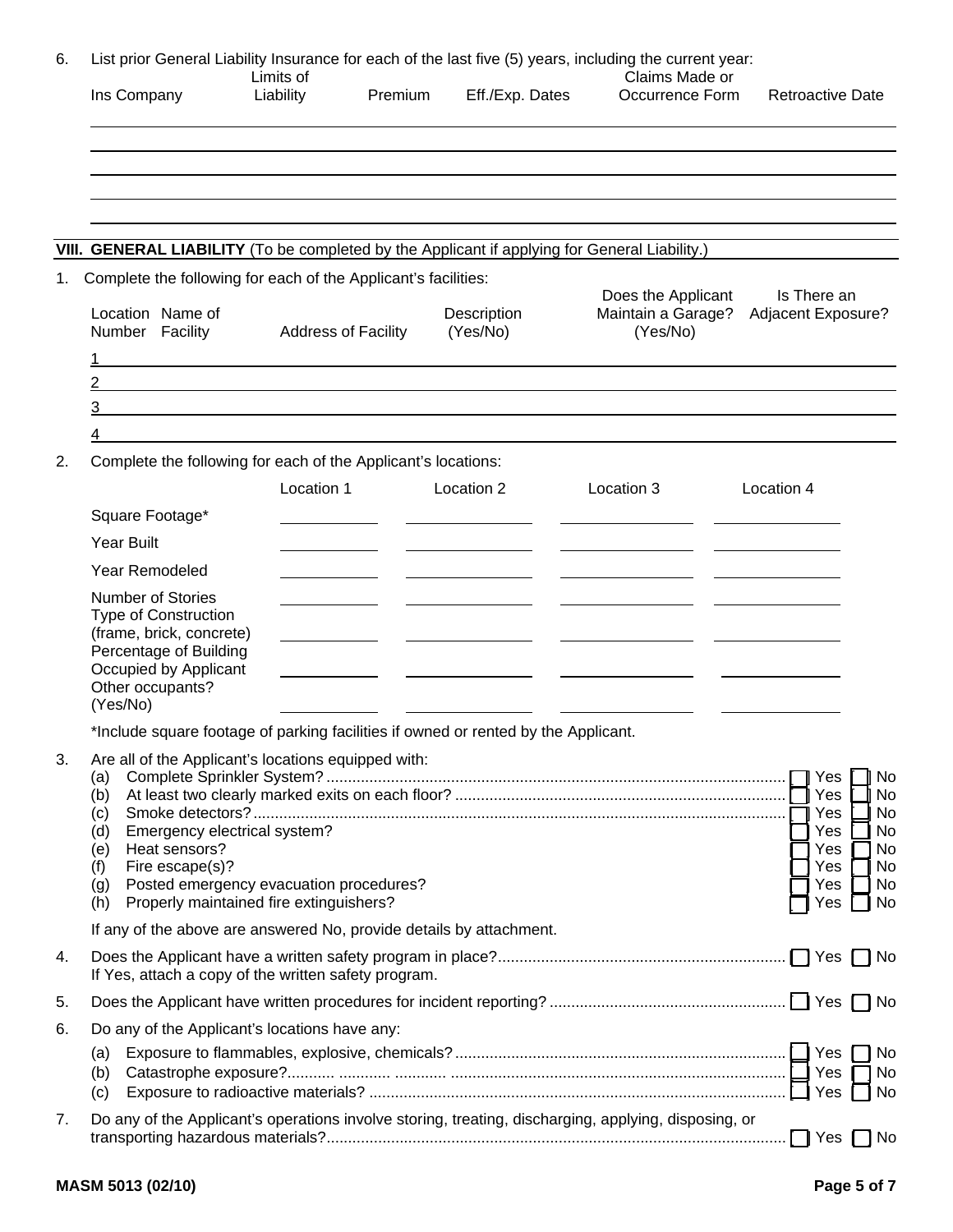| 8.  | If Yes.<br>(a)<br>(b)                                                                                                                                                                                                                                                                                                           | <b>Total Annual Sales</b> | \$<br>Total Annual/Lease Rental Receipts \$       | Does the Applicant sell or lease any medical equipment or products to patients/clients or others in                                                                                                                                                                                                                                                                                                                                                    |                                 |                                         |                                          |
|-----|---------------------------------------------------------------------------------------------------------------------------------------------------------------------------------------------------------------------------------------------------------------------------------------------------------------------------------|---------------------------|---------------------------------------------------|--------------------------------------------------------------------------------------------------------------------------------------------------------------------------------------------------------------------------------------------------------------------------------------------------------------------------------------------------------------------------------------------------------------------------------------------------------|---------------------------------|-----------------------------------------|------------------------------------------|
| 9.  | (a)<br>(b)<br>(c)<br>(d)<br>(e)<br>(f)                                                                                                                                                                                                                                                                                          | Does the Applicant:       |                                                   |                                                                                                                                                                                                                                                                                                                                                                                                                                                        |                                 |                                         | No<br><b>No</b><br>No<br>No<br>No<br>No. |
|     |                                                                                                                                                                                                                                                                                                                                 |                           | If Yes to (a)-(f), provide details by attachment. |                                                                                                                                                                                                                                                                                                                                                                                                                                                        |                                 |                                         |                                          |
|     | 10. Has any claim for General Liability ever been made against any person(s) or entity(ies) proposed<br>If Yes,<br>(a)<br>Provide three year loss history for claims under \$100,000 Loss and Expense and ten years for claims<br>(i)<br>\$100,000 and greater. Attach further sheets if needed<br>Answer the following:<br>(i) |                           |                                                   | Amount                                                                                                                                                                                                                                                                                                                                                                                                                                                 | Amount of                       | Open (O)                                |                                          |
|     |                                                                                                                                                                                                                                                                                                                                 | Date of<br>Occurrence     | Date Claim<br>Made                                | Description<br>of Loss                                                                                                                                                                                                                                                                                                                                                                                                                                 | of Loss<br>Reserved<br>and Paid | <b>Expenses</b><br>Reserved<br>and Paid | or<br>Closed (C)                         |
| 11. | (a)                                                                                                                                                                                                                                                                                                                             |                           |                                                   | Is (are) any person(s) or organization(s) proposed for this insurance aware of any fact, circumstance,<br>situation or incident which may result in a General Liability claim, such as would fall under the proposed<br>If Yes, provide details for each. The state of the state of the state of the state of the state of the state of the state of the state of the state of the state of the state of the state of the state of the state of the st |                                 |                                         |                                          |

## **NOTICE TO THE APPLICANT - PLEASE READ CAREFULLY**

No fact, circumstance, situation or incident indicating the probability of a "Claim" or action for which coverage may be afforded by the proposed insurance is now known by any person(s) or organization(s) proposed for this insurance other than that which is disclosed in this application. It is agreed by all concerned that if there be knowledge of any such fact, circumstance, situation or incident any "Claim" subsequently emanating therefrom shall be excluded from coverage under the proposed insurance.

This application, information submitted with this application and all previous applications related hereto and material changes to any of the foregoing of which the underwriting manager, Company and/or affiliates thereof receives notice is on file with the underwriting manager, Company and/or affiliates thereof and is considered physically attached to and part of the of the policy if issued. The underwriting manager, Company and/or affiliates thereof will have relied upon this application and all such attachments in issuing the policy.

For the purpose of this application, the undersigned authorized agent of the person(s) and organization(s) proposed for this insurance declares that to the best of his/her knowledge and belief, after reasonable inquiry, the statements in this application and in any attachments, are true and complete. The underwriting manager, Company and/or affiliates thereof are authorized to make any inquiry in connection with this application. Signing this application does not bind the Company to provide or the Applicant to purchase the insurance.

If the information in this application or any attachment materially changes between the date this application is signed and the effective date of the policy, the Applicant will promptly notify the underwriting manager, Company and/or affiliates thereof, who may modify or withdraw any outstanding quotation or agreement to bind coverage.

The undersigned declares that the person(s) and organization(s) proposed for this insurance understand that the liability coverage(s) for which this application is made apply(ies):